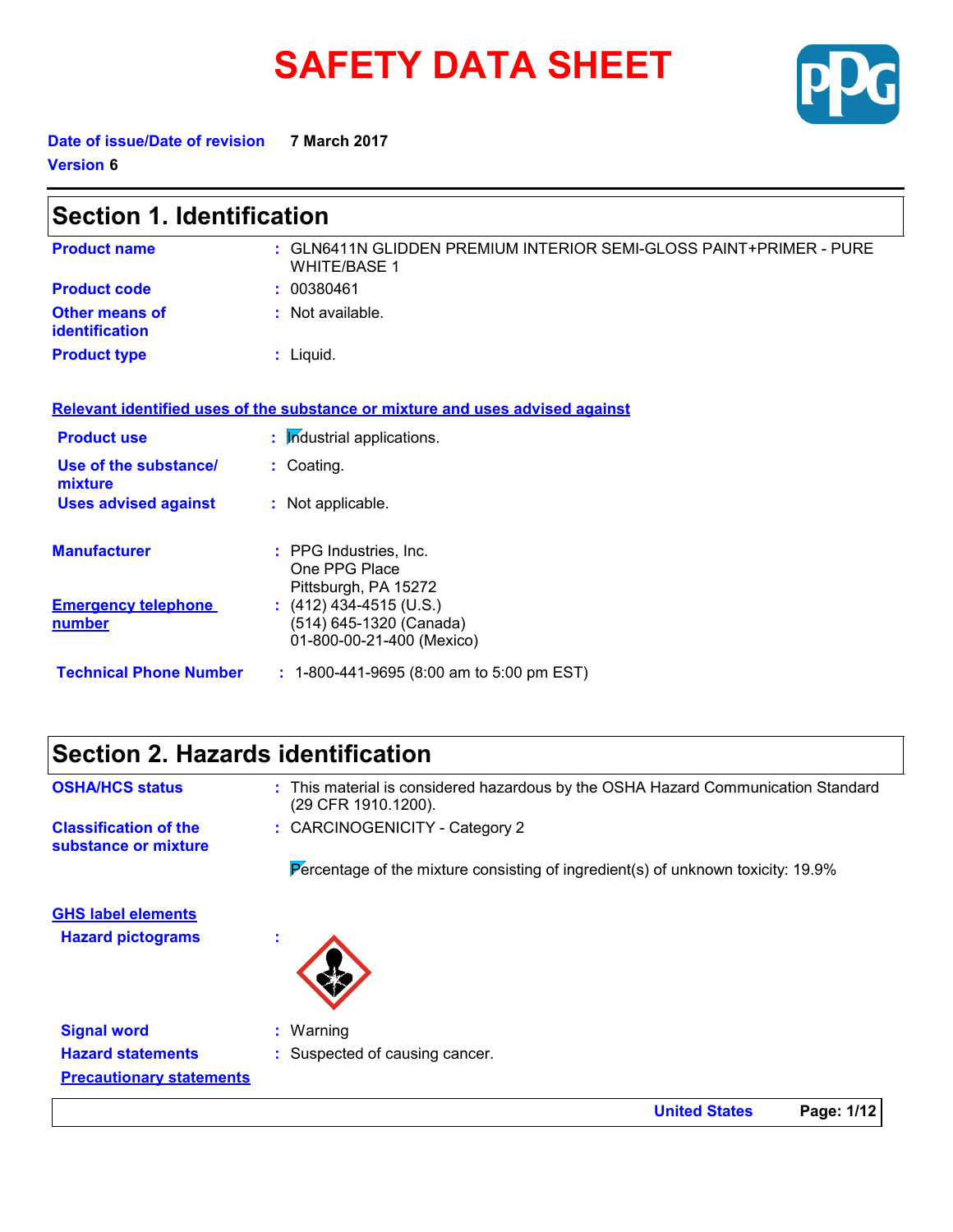#### **Product name GLN6411N GLIDDEN PREMIUM INTERIOR SEMI-GLOSS PAINT+PRIMER - PURE WHITE/BASE 1**

### **Section 2. Hazards identification**

| <b>Prevention</b>                          | : Obtain special instructions before use. Do not handle until all safety precautions have<br>been read and understood. Wear protective gloves. Wear eye or face protection.<br>Wear protective clothing.                                                                                                                                                                                     |
|--------------------------------------------|----------------------------------------------------------------------------------------------------------------------------------------------------------------------------------------------------------------------------------------------------------------------------------------------------------------------------------------------------------------------------------------------|
| <b>Response</b>                            | : IF exposed or concerned: Get medical attention.<br>Photosensitive agents : In case of accidental eye contact, avoid concurrent exposure to<br>the sun or other sources of UV light which may increase the sensitivity of the eyes. In<br>case of accidental skin contact, avoid concurrent exposure to the sun or other sources<br>of UV light which may increase the sensitivity of skin. |
| <b>Storage</b>                             | : Store locked up.                                                                                                                                                                                                                                                                                                                                                                           |
| <b>Disposal</b>                            | : Dispose of contents and container in accordance with all local, regional, national and<br>international regulations.                                                                                                                                                                                                                                                                       |
| <b>Supplemental label</b><br>elements      | : Emits toxic fumes when heated.                                                                                                                                                                                                                                                                                                                                                             |
| <b>Hazards not otherwise</b><br>classified | : None known.                                                                                                                                                                                                                                                                                                                                                                                |
|                                            |                                                                                                                                                                                                                                                                                                                                                                                              |

## **Section 3. Composition/information on ingredients**

**Substance/mixture :**

#### Mixture

Product name  $\cdot$  : GLN6411N GLIDDEN PREMIUM INTERIOR SEMI-GLOSS PAINT+PRIMER - PURE WHITE/BASE 1

| Ingredient name  | $\frac{9}{6}$ | <b>CAS number</b> |
|------------------|---------------|-------------------|
| titanium dioxide | i≥10 - ≤20    | 13463-67-7        |
| Kaolin           | l≥1.0 - ≤5.0  | 1332-58-7         |

SUB codes represent substances without registered CAS Numbers.

Any concentration shown as a range is to protect confidentiality or is due to batch variation.

**There are no additional ingredients present which, within the current knowledge of the supplier and in the concentrations applicable, are classified as hazardous to health or the environment and hence require reporting in this section.**

**Occupational exposure limits, if available, are listed in Section 8.**

### **Section 4. First aid measures**

**Description of necessary first aid measures** If ingestion, irritation, any type of overexposure or symptoms of overexposure occur during or persists after use of this product, contact a POISON CONTROL CENTER, EMERGENCY ROOM OR PHYSICIAN immediately; have Safety Data Sheet information available. Never give anything by mouth to an unconscious or convulsing person.

| <b>Eye contact</b> | : Remove contact lenses, irrigate copiously with clean, fresh water, holding the eyelids<br>apart for at least 10 minutes and seek immediate medical advice.<br>In case of accidental eye contact, avoid concurrent exposure to the sun or other<br>sources of UV light which may increase the sensitivity of the eyes. |
|--------------------|-------------------------------------------------------------------------------------------------------------------------------------------------------------------------------------------------------------------------------------------------------------------------------------------------------------------------|
| <b>Inhalation</b>  | : Remove to fresh air. Keep person warm and at rest. If not breathing, if breathing is<br>irregular or if respiratory arrest occurs, provide artificial respiration or oxygen by trained<br>personnel.                                                                                                                  |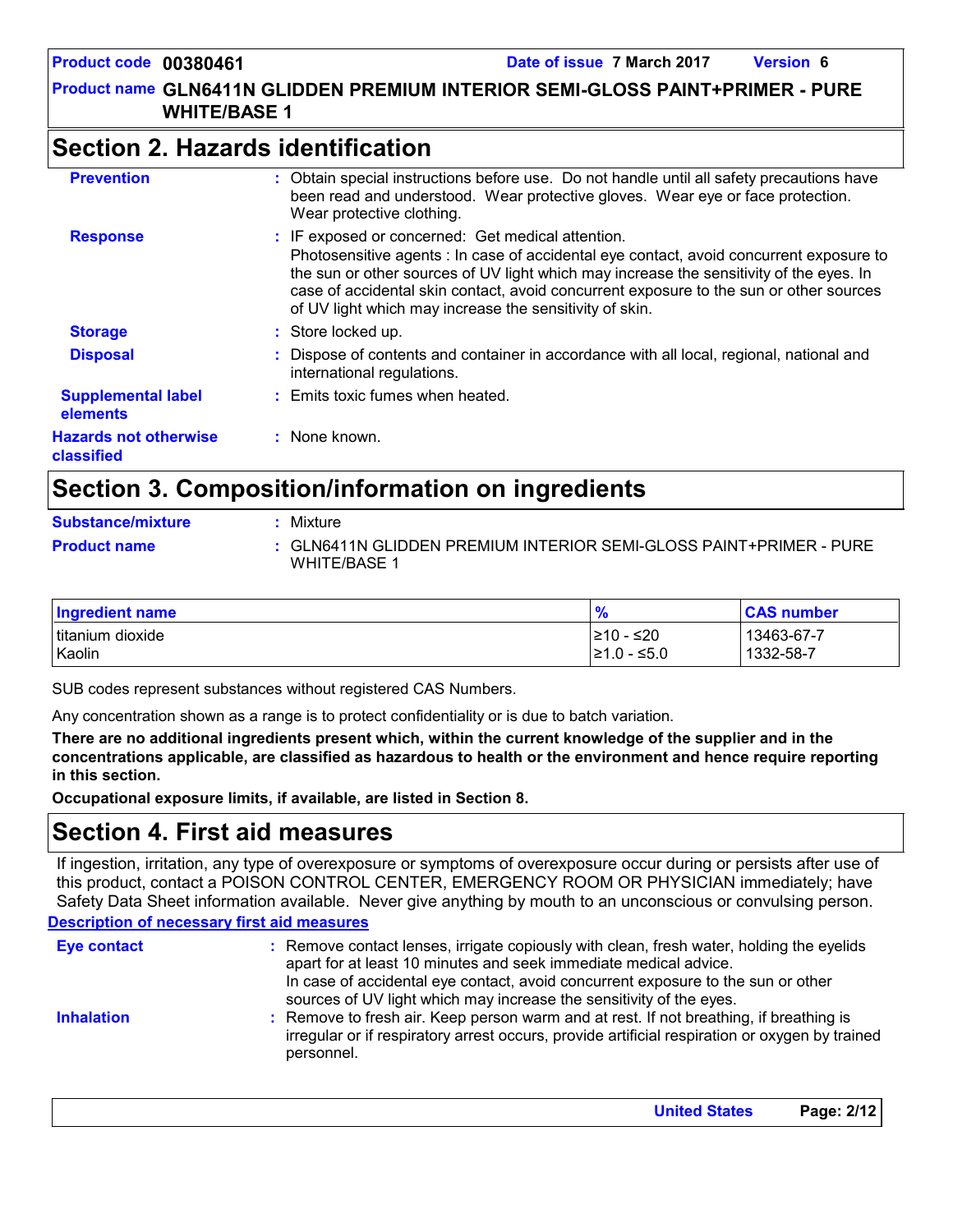#### **Product name GLN6411N GLIDDEN PREMIUM INTERIOR SEMI-GLOSS PAINT+PRIMER - PURE WHITE/BASE 1**

#### **Section 4. First aid measures Skin contact Ingestion : :** Remove contaminated clothing and shoes. Wash skin thoroughly with soap and water **Protection of first-aiders :** No action shall be taken involving any personal risk or without suitable training. It may be dangerous to the person providing aid to give mouth-to-mouth resuscitation. **Notes to physician <b>:** Treat symptomatically. Contact poison treatment specialist immediately if large quantities have been ingested or inhaled. **Specific treatments :** No specific treatment. **Most important symptoms/effects, acute and delayed Inhalation : Ingestion : Skin contact : Eye contact : Over-exposure signs/symptoms Skin contact Ingestion Inhalation :** No specific data. No specific data. **:** No specific data. **: Eye contact :** No specific data. **Potential acute health effects Indication of immediate medical attention and special treatment needed, if necessary** In case of accidental skin contact, avoid concurrent exposure to the sun or other sources of UV light which may increase the sensitivity of skin. or use recognized skin cleanser. Do NOT use solvents or thinners. If swallowed, seek medical advice immediately and show this container or label. Keep person warm and at rest. Do NOT induce vomiting. : No known significant effects or critical hazards. : No known significant effects or critical hazards. : No known significant effects or critical hazards. : No known significant effects or critical hazards.

#### **See toxicological information (Section 11)**

# **Section 5. Fire-fighting measures**

| <b>Extinguishing media</b>                           |                                                                                                                                                                                                                                                                         |
|------------------------------------------------------|-------------------------------------------------------------------------------------------------------------------------------------------------------------------------------------------------------------------------------------------------------------------------|
| <b>Suitable extinguishing</b><br>media               | : Use an extinguishing agent suitable for the surrounding fire.                                                                                                                                                                                                         |
| <b>Unsuitable extinguishing</b><br>media             | $:$ None known.                                                                                                                                                                                                                                                         |
| <b>Specific hazards arising</b><br>from the chemical | : In a fire or if heated, a pressure increase will occur and the container may burst. This<br>material is harmful to aquatic life. Fire water contaminated with this material must be<br>contained and prevented from being discharged to any waterway, sewer or drain. |
| <b>Hazardous thermal</b><br>decomposition products   | : Decomposition products may include the following materials:<br>carbon oxides<br>metal oxide/oxides                                                                                                                                                                    |
|                                                      |                                                                                                                                                                                                                                                                         |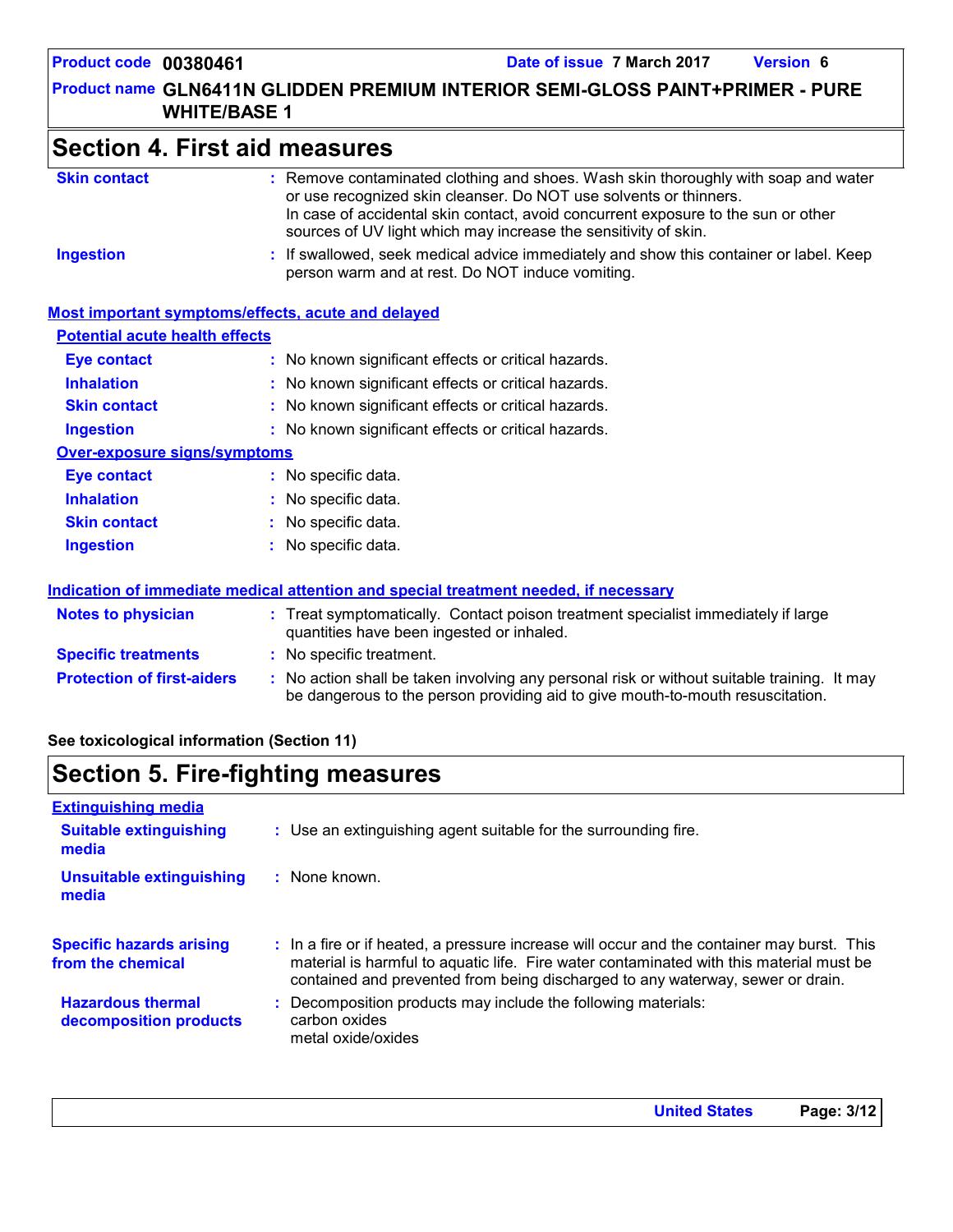#### **Product name GLN6411N GLIDDEN PREMIUM INTERIOR SEMI-GLOSS PAINT+PRIMER - PURE WHITE/BASE 1**

### **Section 5. Fire-fighting measures**

| <b>Special protective actions</b><br>for fire-fighters   | : Promptly isolate the scene by removing all persons from the vicinity of the incident if<br>there is a fire. No action shall be taken involving any personal risk or without suitable<br>training. |
|----------------------------------------------------------|-----------------------------------------------------------------------------------------------------------------------------------------------------------------------------------------------------|
| <b>Special protective</b><br>equipment for fire-fighters | : Fire-fighters should wear appropriate protective equipment and self-contained breathing<br>apparatus (SCBA) with a full face-piece operated in positive pressure mode.                            |

### **Section 6. Accidental release measures**

#### **Personal precautions, protective equipment and emergency procedures**

| For non-emergency<br>personnel                               | : No action shall be taken involving any personal risk or without suitable training.<br>Evacuate surrounding areas. Keep unnecessary and unprotected personnel from<br>entering. Do not touch or walk through spilled material. Avoid breathing vapor or mist.<br>Provide adequate ventilation. Wear appropriate respirator when ventilation is<br>inadequate. Put on appropriate personal protective equipment.                                                                                                                          |
|--------------------------------------------------------------|-------------------------------------------------------------------------------------------------------------------------------------------------------------------------------------------------------------------------------------------------------------------------------------------------------------------------------------------------------------------------------------------------------------------------------------------------------------------------------------------------------------------------------------------|
| For emergency responders                                     | : If specialized clothing is required to deal with the spillage, take note of any information in<br>Section 8 on suitable and unsuitable materials. See also the information in "For non-<br>emergency personnel".                                                                                                                                                                                                                                                                                                                        |
| <b>Environmental precautions</b>                             | : Avoid dispersal of spilled material and runoff and contact with soil, waterways, drains<br>and sewers. Inform the relevant authorities if the product has caused environmental<br>pollution (sewers, waterways, soil or air).                                                                                                                                                                                                                                                                                                           |
| <b>Methods and materials for containment and cleaning up</b> |                                                                                                                                                                                                                                                                                                                                                                                                                                                                                                                                           |
| <b>Small spill</b>                                           | : Stop leak if without risk. Move containers from spill area. Dilute with water and mop up<br>if water-soluble. Alternatively, or if water-insoluble, absorb with an inert dry material and<br>place in an appropriate waste disposal container. Dispose of via a licensed waste<br>disposal contractor.                                                                                                                                                                                                                                  |
| <b>Large spill</b>                                           | : Stop leak if without risk. Move containers from spill area. Approach release from<br>upwind. Prevent entry into sewers, water courses, basements or confined areas. Wash<br>spillages into an effluent treatment plant or proceed as follows. Contain and collect<br>spillage with non-combustible, absorbent material e.g. sand, earth, vermiculite or<br>diatomaceous earth and place in container for disposal according to local regulations<br>(see Section 13). Dispose of via a licensed waste disposal contractor. Contaminated |

**Section 7. Handling and storage**

#### **Protective measures** : Put on appropriate personal protective equipment (see Section 8). Avoid exposure obtain special instructions before use. Do not handle until all safety precautions have been read and understood. Do not get in eyes or on skin or clothing. Do not ingest. Avoid breathing vapor or mist. If during normal use the material presents a respiratory hazard, use only with adequate ventilation or wear appropriate respirator. Keep in the original container or an approved alternative made from a compatible material, kept tightly closed when not in use. Empty containers retain product residue and can be **Precautions for safe handling**

absorbent material may pose the same hazard as the spilled product. Note: see Section 1 for emergency contact information and Section 13 for waste disposal.

| <b>United States</b> | Page: 4/12 |
|----------------------|------------|
|----------------------|------------|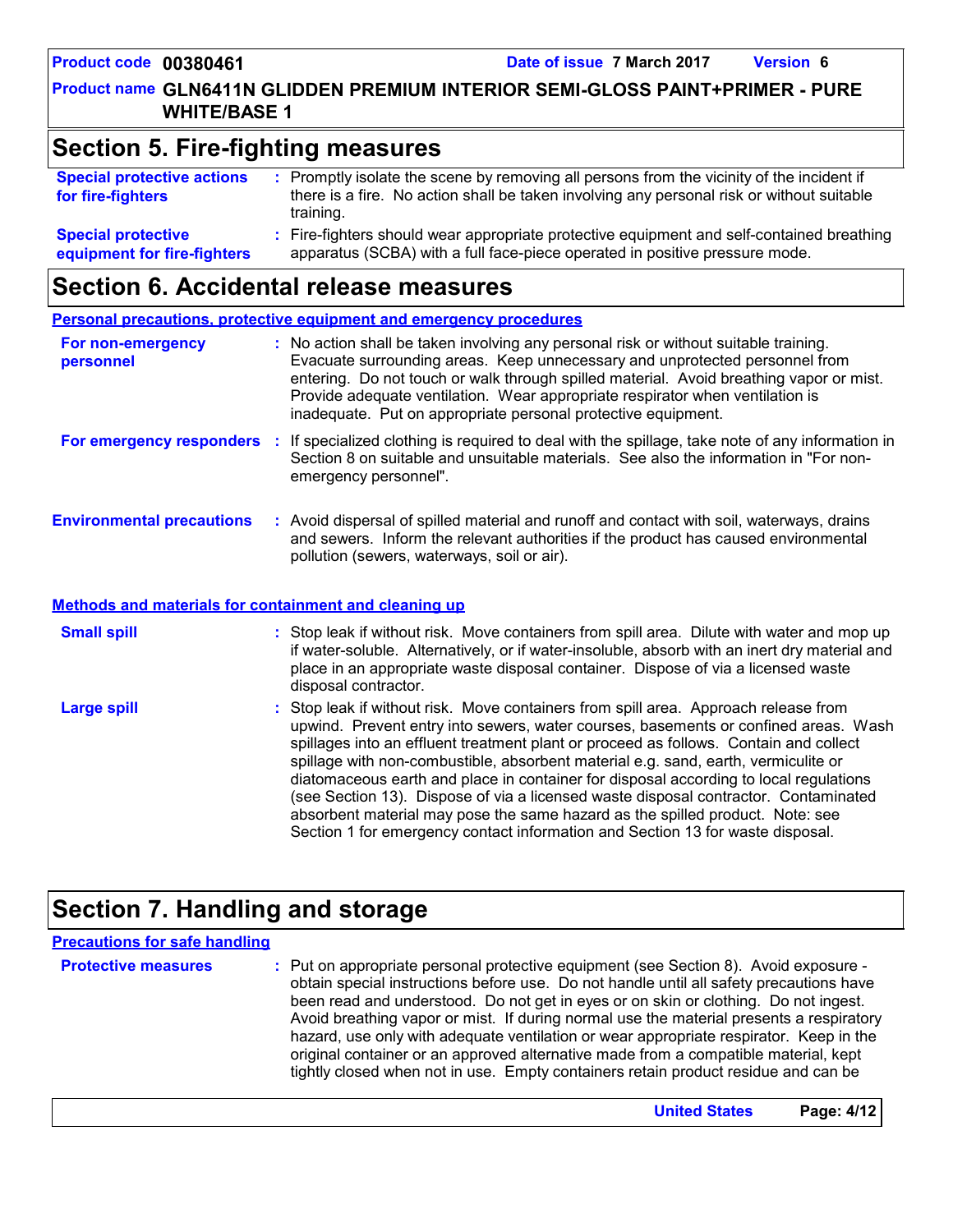**Product name GLN6411N GLIDDEN PREMIUM INTERIOR SEMI-GLOSS PAINT+PRIMER - PURE WHITE/BASE 1**

# **Section 7. Handling and storage**

| <b>Special precautions</b>                                                       | hazardous. Do not reuse container.<br>: If this material is part of a multiple component system, read the Safety Data Sheet(s) for<br>the other component or components before blending as the resulting mixture may have<br>the hazards of all of its parts.                                                                                                                                                                                                                                                                                                                                   |
|----------------------------------------------------------------------------------|-------------------------------------------------------------------------------------------------------------------------------------------------------------------------------------------------------------------------------------------------------------------------------------------------------------------------------------------------------------------------------------------------------------------------------------------------------------------------------------------------------------------------------------------------------------------------------------------------|
| <b>Advice on general</b><br>occupational hygiene                                 | : Eating, drinking and smoking should be prohibited in areas where this material is<br>handled, stored and processed. Workers should wash hands and face before eating,<br>drinking and smoking. Remove contaminated clothing and protective equipment before<br>entering eating areas. See also Section 8 for additional information on hygiene<br>measures.                                                                                                                                                                                                                                   |
| <b>Conditions for safe storage,</b><br>including any<br><b>incompatibilities</b> | : Do not store below the following temperature: $5^{\circ}$ C (41 $^{\circ}$ F). Store in accordance with<br>local regulations. Store in original container protected from direct sunlight in a dry, cool<br>and well-ventilated area, away from incompatible materials (see Section 10) and food<br>and drink. Keep container tightly closed and sealed until ready for use. Containers that<br>have been opened must be carefully resealed and kept upright to prevent leakage. Do<br>not store in unlabeled containers. Use appropriate containment to avoid environmental<br>contamination. |

# **Section 8. Exposure controls/personal protection**

#### **Control parameters**

#### **Occupational exposure limits**

| <b>Ingredient name</b>                                                                                                                                                                                                                                                                                                                                                                                                                                                  | <b>Exposure limits</b>                                                                                                                                                                                                                                                                                                                                                                                                                     |
|-------------------------------------------------------------------------------------------------------------------------------------------------------------------------------------------------------------------------------------------------------------------------------------------------------------------------------------------------------------------------------------------------------------------------------------------------------------------------|--------------------------------------------------------------------------------------------------------------------------------------------------------------------------------------------------------------------------------------------------------------------------------------------------------------------------------------------------------------------------------------------------------------------------------------------|
| titanium dioxide<br>Kaolin                                                                                                                                                                                                                                                                                                                                                                                                                                              | OSHA PEL (United States, 6/2016).<br>TWA: 15 mg/m <sup>3</sup> 8 hours. Form: Total dust<br>ACGIH TLV (United States, 3/2016).<br>TWA: 10 mg/m <sup>3</sup> 8 hours.<br>ACGIH TLV (United States, 3/2016).<br>TWA: 2 mg/m <sup>3</sup> 8 hours. Form: Respirable<br>fraction<br>OSHA PEL (United States, 6/2016).<br>TWA: 5 mg/m <sup>3</sup> 8 hours. Form: Respirable<br>fraction<br>TWA: 15 mg/m <sup>3</sup> 8 hours. Form: Total dust |
| Key to abbreviations<br>= Acceptable Maximum Peak<br>A<br><b>ACGIH</b><br>= American Conference of Governmental Industrial Hygienists.<br>C<br>= Ceiling Limit<br>F<br>$=$ Fume<br><b>IPEL</b><br>= Internal Permissible Exposure Limit<br><b>OSHA</b><br>= Occupational Safety and Health Administration.<br>R<br>= Respirable<br>= OSHA 29 CFR 1910.1200 Subpart Z - Toxic and Hazardous Substances<br>Z<br>Consult local authorities for acceptable exposure limits. | = Potential skin absorption<br>S<br><b>SR</b><br>= Respiratory sensitization<br>SS<br>= Skin sensitization<br><b>STEL</b><br>= Short term Exposure limit values<br>TD.<br>$=$ Total dust<br><b>TLV</b><br>= Threshold Limit Value<br><b>TWA</b><br>= Time Weighted Average                                                                                                                                                                 |
| <b>Recommended monitoring :</b><br>procedures<br>hazardous substances will also be required.                                                                                                                                                                                                                                                                                                                                                                            | If this product contains ingredients with exposure limits, personal, workplace<br>atmosphere or biological monitoring may be required to determine the effectiveness of<br>the ventilation or other control measures and/or the necessity to use respiratory<br>protective equipment. Reference should be made to appropriate monitoring standards.<br>Reference to national guidance documents for methods for the determination of       |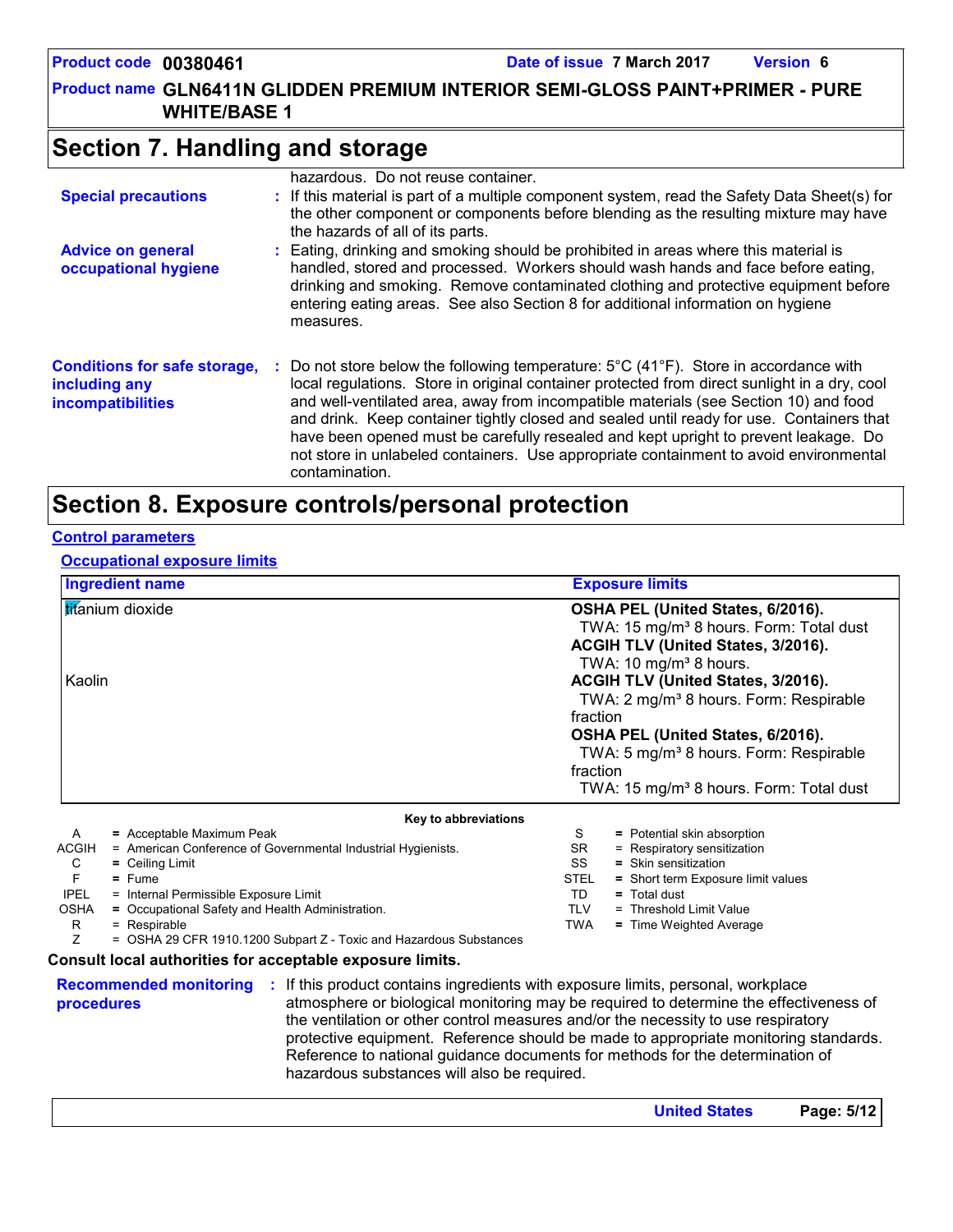**United States Page: 6/12**

**Product name GLN6411N GLIDDEN PREMIUM INTERIOR SEMI-GLOSS PAINT+PRIMER - PURE WHITE/BASE 1**

## **Section 8. Exposure controls/personal protection**

| <b>Appropriate engineering</b><br>controls           | If user operations generate dust, fumes, gas, vapor or mist, use process enclosures,<br>local exhaust ventilation or other engineering controls to keep worker exposure to<br>airborne contaminants below any recommended or statutory limits.                                                                                                                                                                                                                                                                                                                                                                         |
|------------------------------------------------------|------------------------------------------------------------------------------------------------------------------------------------------------------------------------------------------------------------------------------------------------------------------------------------------------------------------------------------------------------------------------------------------------------------------------------------------------------------------------------------------------------------------------------------------------------------------------------------------------------------------------|
| <b>Environmental exposure</b><br><b>controls</b>     | Emissions from ventilation or work process equipment should be checked to ensure<br>they comply with the requirements of environmental protection legislation. In some<br>cases, fume scrubbers, filters or engineering modifications to the process equipment<br>will be necessary to reduce emissions to acceptable levels.                                                                                                                                                                                                                                                                                          |
| <b>Individual protection measures</b>                |                                                                                                                                                                                                                                                                                                                                                                                                                                                                                                                                                                                                                        |
| <b>Hygiene measures</b>                              | Wash hands, forearms and face thoroughly after handling chemical products, before<br>eating, smoking and using the lavatory and at the end of the working period.<br>Appropriate techniques should be used to remove potentially contaminated clothing.<br>Wash contaminated clothing before reusing. Ensure that eyewash stations and safety<br>showers are close to the workstation location.                                                                                                                                                                                                                        |
| <b>Eye/face protection</b><br><b>Skin protection</b> | : Safety glasses with side shields.                                                                                                                                                                                                                                                                                                                                                                                                                                                                                                                                                                                    |
| <b>Hand protection</b>                               | : Chemical-resistant, impervious gloves complying with an approved standard should be<br>worn at all times when handling chemical products if a risk assessment indicates this is<br>necessary. Considering the parameters specified by the glove manufacturer, check<br>during use that the gloves are still retaining their protective properties. It should be<br>noted that the time to breakthrough for any glove material may be different for different<br>glove manufacturers. In the case of mixtures, consisting of several substances, the<br>protection time of the gloves cannot be accurately estimated. |
| <b>Gloves</b>                                        | polyethylene                                                                                                                                                                                                                                                                                                                                                                                                                                                                                                                                                                                                           |
| <b>Body protection</b>                               | Personal protective equipment for the body should be selected based on the task being<br>performed and the risks involved and should be approved by a specialist before<br>handling this product.                                                                                                                                                                                                                                                                                                                                                                                                                      |
| <b>Other skin protection</b>                         | Appropriate footwear and any additional skin protection measures should be selected<br>based on the task being performed and the risks involved and should be approved by a<br>specialist before handling this product.                                                                                                                                                                                                                                                                                                                                                                                                |
| <b>Respiratory protection</b>                        | Respirator selection must be based on known or anticipated exposure levels, the<br>hazards of the product and the safe working limits of the selected respirator. If workers<br>are exposed to concentrations above the exposure limit, they must use appropriate,<br>certified respirators. Use a properly fitted, air-purifying or air-fed respirator complying<br>with an approved standard if a risk assessment indicates this is necessary.                                                                                                                                                                       |

# **Section 9. Physical and chemical properties**

| <b>Appearance</b>     |                                                                      |
|-----------------------|----------------------------------------------------------------------|
| <b>Physical state</b> | $:$ Liquid.                                                          |
| <b>Color</b>          | $\mathbf{W}$ arious                                                  |
| <b>Odor</b>           | : Characteristic.                                                    |
| <b>Odor threshold</b> | $:$ Not available.                                                   |
| pH                    | $\overline{\mathbf{g}}$<br>-11                                       |
| <b>Melting point</b>  | Not available.<br>t.                                                 |
| <b>Boiling point</b>  | : $100^{\circ}$ C (212 $^{\circ}$ F)                                 |
| <b>Flash point</b>    | : Closed cup: Not applicable. [Product does not sustain combustion.] |
|                       |                                                                      |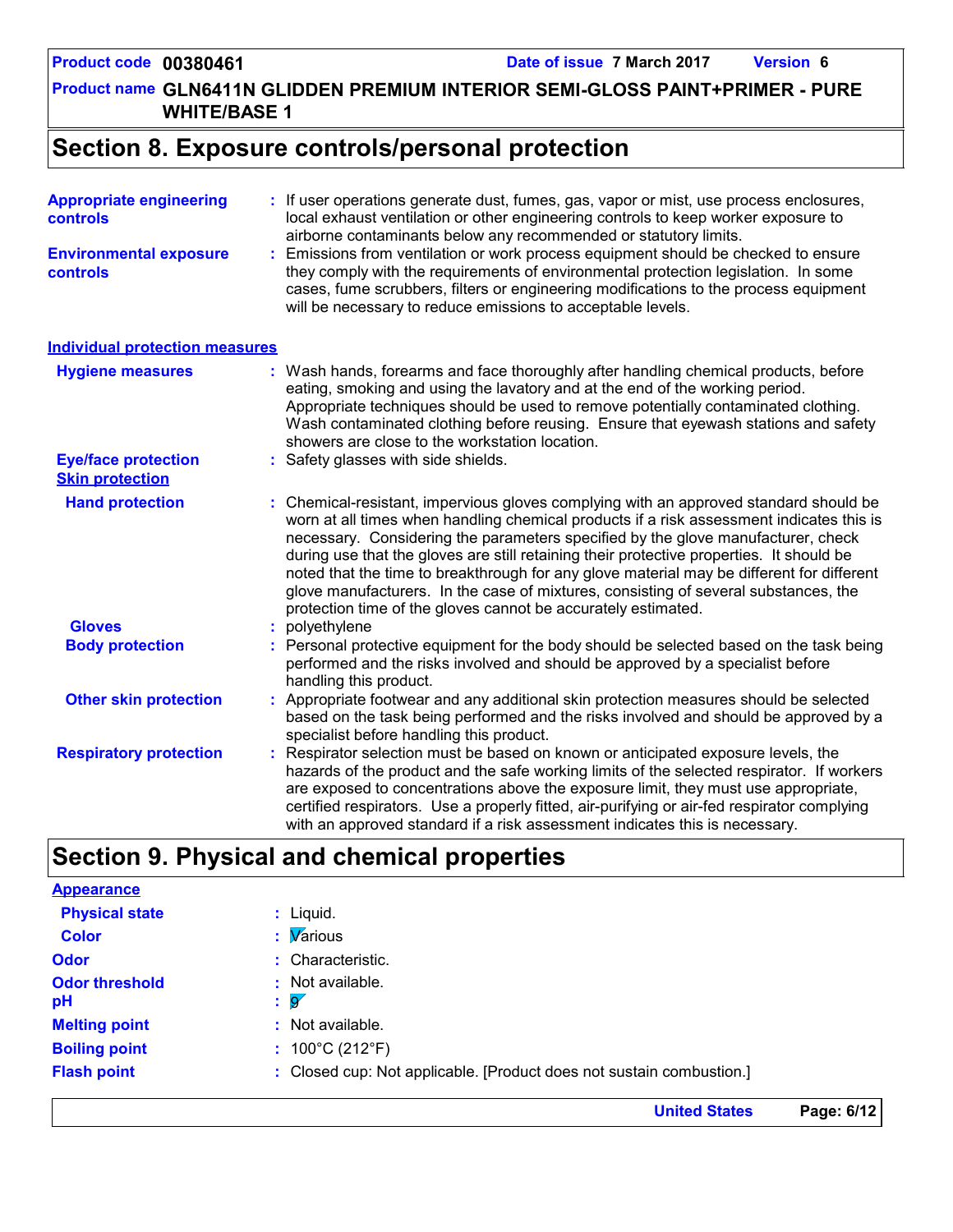#### **Product name GLN6411N GLIDDEN PREMIUM INTERIOR SEMI-GLOSS PAINT+PRIMER - PURE WHITE/BASE 1**

# **Section 9. Physical and chemical properties**

| <b>Auto-ignition temperature</b>                  | $:$ Not available.                                             |
|---------------------------------------------------|----------------------------------------------------------------|
| <b>Decomposition temperature</b>                  | : Not available.                                               |
| <b>Flammability (solid, gas)</b>                  | $:$ Not available.                                             |
| Lower and upper explosive<br>(flammable) limits   | : Mot available.                                               |
| <b>Evaporation rate</b>                           | $\therefore$ 0.05 (butyl acetate = 1)                          |
| <b>Vapor pressure</b>                             | $\frac{1}{2}$ $\frac{1}{2}$ kPa (25 mm Hg) [room temperature]  |
| <b>Vapor density</b>                              | : Not available.                                               |
| <b>Relative density</b>                           | $\mathbb{Z}$ 24                                                |
| Density (lbs / gal)                               | $\frac{1}{20}$ .35                                             |
| <b>Solubility</b>                                 | : Soluble in the following materials: cold water.              |
| <b>Partition coefficient: n-</b><br>octanol/water | : Not available.                                               |
| <b>Viscosity</b>                                  | : Kinematic (40°C (104°F)): >0.21 cm <sup>2</sup> /s (>21 cSt) |
| <b>Volatility</b>                                 | $\frac{1}{2}$ 67% (v/v), 54.438% (w/w)                         |
| % Solid. (w/w)                                    | $\frac{1}{45.562}$                                             |
|                                                   |                                                                |

# **Section 10. Stability and reactivity**

| <b>Reactivity</b>                            | : No specific test data related to reactivity available for this product or its ingredients.                                                  |
|----------------------------------------------|-----------------------------------------------------------------------------------------------------------------------------------------------|
| <b>Chemical stability</b>                    | : The product is stable.                                                                                                                      |
| <b>Possibility of hazardous</b><br>reactions | : Under normal conditions of storage and use, hazardous reactions will not occur.                                                             |
| <b>Conditions to avoid</b>                   | : When exposed to high temperatures may produce hazardous decomposition products.<br>Refer to protective measures listed in sections 7 and 8. |
| <b>Incompatible materials</b>                | : Keep away from the following materials to prevent strong exothermic reactions:<br>oxidizing agents, strong alkalis, strong acids.           |
| <b>Hazardous decomposition</b><br>products   | Decomposition products may include the following materials: carbon monoxide, carbon<br>dioxide, smoke, oxides of nitrogen.                    |

# **Section 11. Toxicological information**

#### **Information on toxicological effects**

| <b>Acute toxicity</b>              |                        |                |                           |                 |
|------------------------------------|------------------------|----------------|---------------------------|-----------------|
| <b>Product/ingredient name</b>     | <b>Result</b>          | <b>Species</b> | <b>Dose</b>               | <b>Exposure</b> |
| <b>Iti</b> anium dioxide<br>Kaolin | LD50 Oral<br>LD50 Oral | Rat<br>Rat     | $>11$ g/kg<br>>5000 mg/kg |                 |

| <b>United States</b> | Page: 7/12 |
|----------------------|------------|
|                      |            |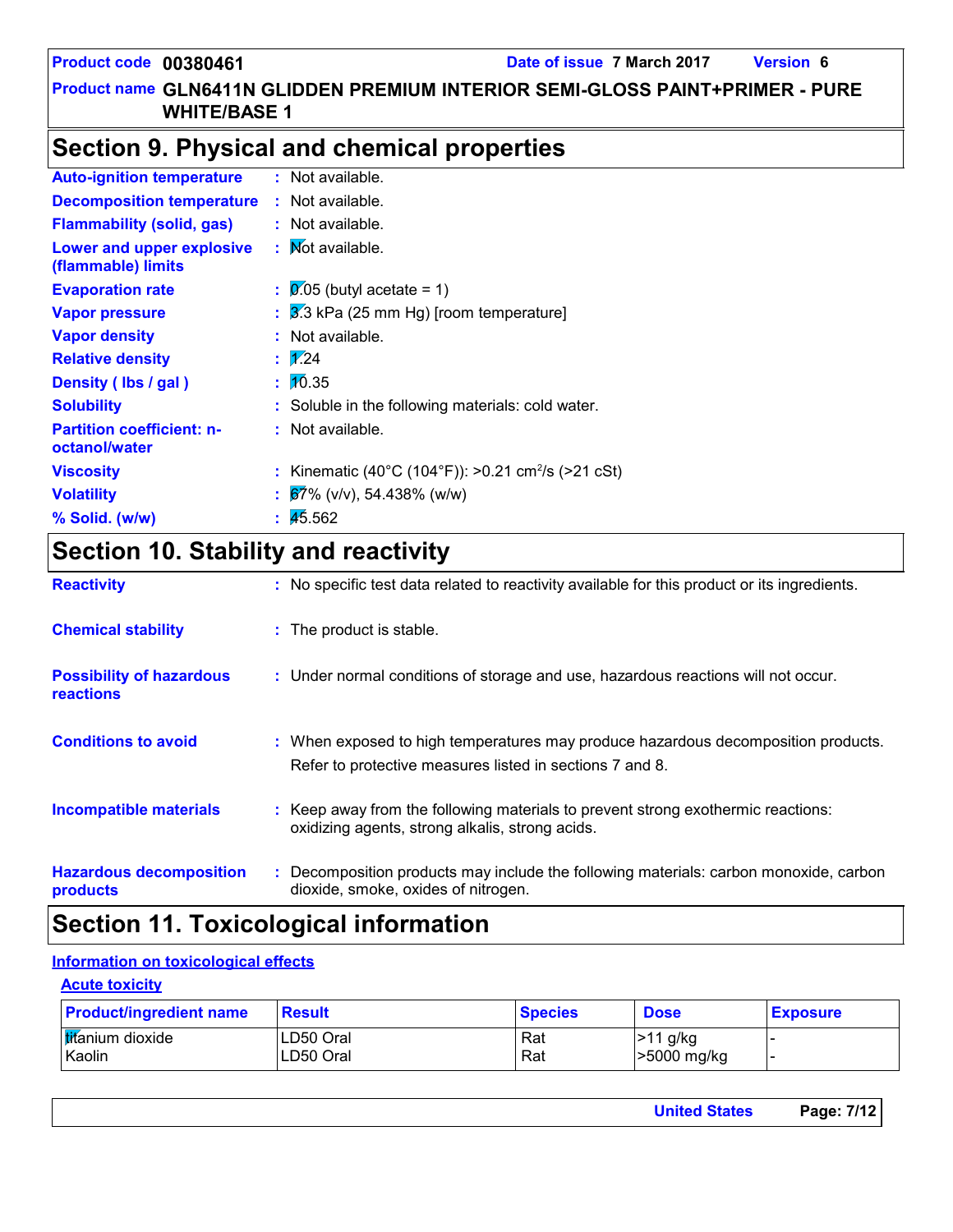**Product name GLN6411N GLIDDEN PREMIUM INTERIOR SEMI-GLOSS PAINT+PRIMER - PURE WHITE/BASE 1**

# **Section 11. Toxicological information**

| <b>Conclusion/Summary</b>      |    |             |             | $:$ There are no data available on the mixture itself. |
|--------------------------------|----|-------------|-------------|--------------------------------------------------------|
| <b>Irritation/Corrosion</b>    |    |             |             |                                                        |
| <b>Conclusion/Summary</b>      |    |             |             |                                                        |
| <b>Skin</b>                    | t. |             |             | There are no data available on the mixture itself.     |
| <b>Eyes</b>                    | ٠  |             |             | There are no data available on the mixture itself.     |
| <b>Respiratory</b>             |    |             |             | There are no data available on the mixture itself.     |
| <b>Sensitization</b>           |    |             |             |                                                        |
| <b>Conclusion/Summary</b>      |    |             |             |                                                        |
| <b>Skin</b>                    | t. |             |             | There are no data available on the mixture itself.     |
| <b>Respiratory</b>             | ÷  |             |             | There are no data available on the mixture itself.     |
| <b>Mutagenicity</b>            |    |             |             |                                                        |
| <b>Conclusion/Summary</b>      |    |             |             | There are no data available on the mixture itself.     |
| <b>Carcinogenicity</b>         |    |             |             |                                                        |
| <b>Conclusion/Summary</b>      |    |             |             | There are no data available on the mixture itself.     |
| <b>Classification</b>          |    |             |             |                                                        |
| <b>Product/ingredient name</b> |    | <b>OSHA</b> | <b>IARC</b> | <b>NTP</b>                                             |
| titanium dioxide               |    |             | 2Β          | -                                                      |

**Carcinogen Classification code:**

**IARC: 1, 2A, 2B, 3, 4 NTP: Known to be a human carcinogen; Reasonably anticipated to be a human carcinogen OSHA: + Not listed/not regulated: -**

#### **Reproductive toxicity**

**Conclusion/Summary :** : There are no data available on the mixture itself.

#### **Teratogenicity**

**Conclusion/Summary :** There are no data available on the mixture itself.

**Specific target organ toxicity (single exposure)**

Not available.

#### **Specific target organ toxicity (repeated exposure)**

Not available.

**Target organs :** Contains material which causes damage to the following organs: eyes. Contains material which may cause damage to the following organs: lungs, upper respiratory tract, stomach.

#### **Aspiration hazard**

Not available.

#### **Information on the likely routes of exposure**

#### **Potential acute health effects**

| <b>Eye contact</b> | : No known significant effects or critical hazards. |
|--------------------|-----------------------------------------------------|
| <b>Inhalation</b>  | : No known significant effects or critical hazards. |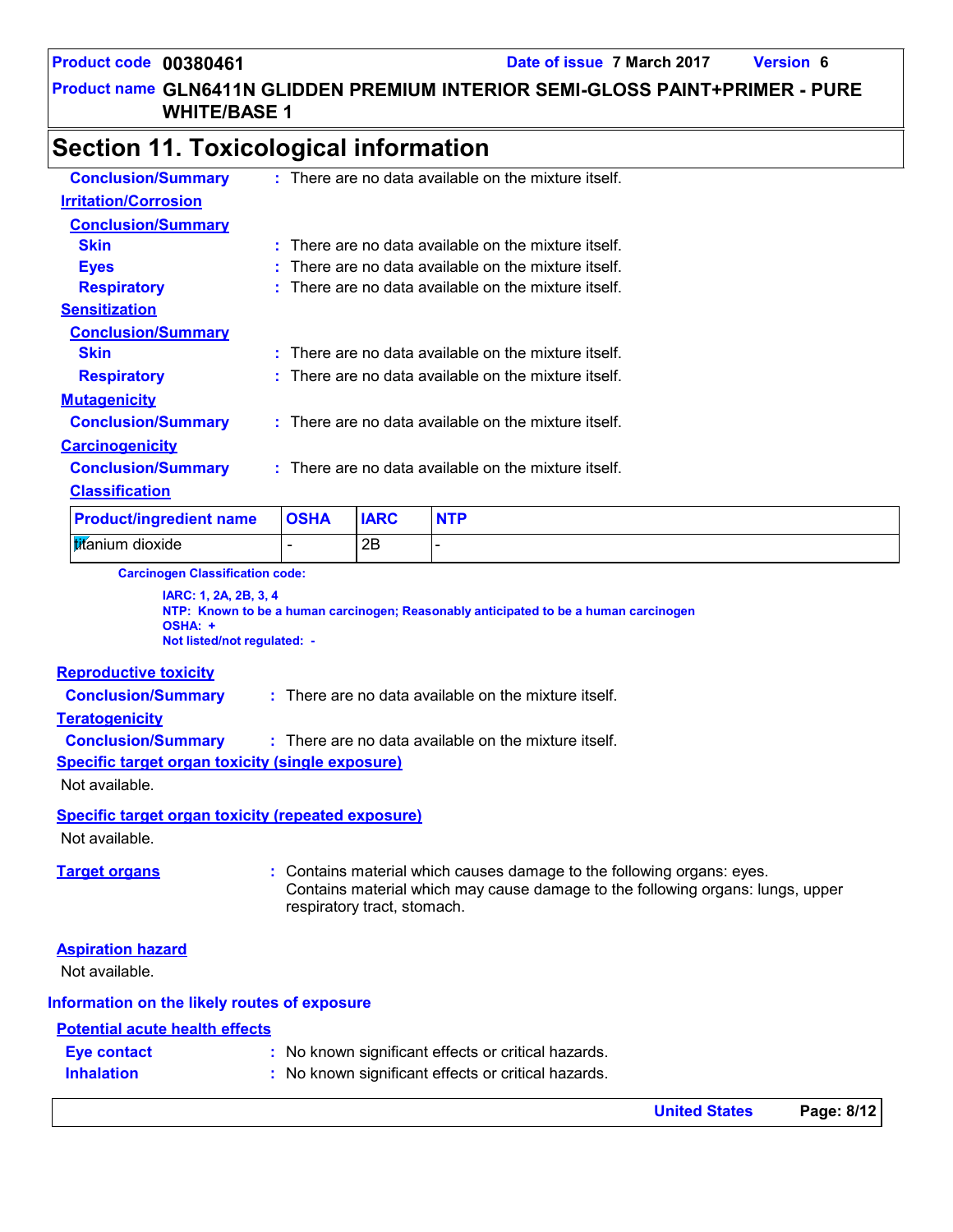#### **Product name GLN6411N GLIDDEN PREMIUM INTERIOR SEMI-GLOSS PAINT+PRIMER - PURE WHITE/BASE 1**

|                                         | <b>Section 11. Toxicological information</b>                                                                                                                                                                                                                                                                                                                                                                                                                                                                                                                                                                                                                                                                                                                                                                                     |
|-----------------------------------------|----------------------------------------------------------------------------------------------------------------------------------------------------------------------------------------------------------------------------------------------------------------------------------------------------------------------------------------------------------------------------------------------------------------------------------------------------------------------------------------------------------------------------------------------------------------------------------------------------------------------------------------------------------------------------------------------------------------------------------------------------------------------------------------------------------------------------------|
| <b>Skin contact</b>                     | No known significant effects or critical hazards.                                                                                                                                                                                                                                                                                                                                                                                                                                                                                                                                                                                                                                                                                                                                                                                |
| <b>Ingestion</b>                        | : No known significant effects or critical hazards.                                                                                                                                                                                                                                                                                                                                                                                                                                                                                                                                                                                                                                                                                                                                                                              |
| Over-exposure signs/symptoms            |                                                                                                                                                                                                                                                                                                                                                                                                                                                                                                                                                                                                                                                                                                                                                                                                                                  |
| <b>Eye contact</b>                      | : No specific data.                                                                                                                                                                                                                                                                                                                                                                                                                                                                                                                                                                                                                                                                                                                                                                                                              |
| <b>Inhalation</b>                       | : No specific data.                                                                                                                                                                                                                                                                                                                                                                                                                                                                                                                                                                                                                                                                                                                                                                                                              |
| <b>Skin contact</b>                     | No specific data.                                                                                                                                                                                                                                                                                                                                                                                                                                                                                                                                                                                                                                                                                                                                                                                                                |
| <b>Ingestion</b>                        | No specific data.                                                                                                                                                                                                                                                                                                                                                                                                                                                                                                                                                                                                                                                                                                                                                                                                                |
|                                         | Delayed and immediate effects and also chronic effects from short and long term exposure                                                                                                                                                                                                                                                                                                                                                                                                                                                                                                                                                                                                                                                                                                                                         |
| <b>Conclusion/Summary</b>               | : There are no data available on the mixture itself. Acrylate components of the mixture<br>have irritating properties. Prolonged or repeated contact with skin or mucous<br>membrane may result in irritation symptoms, such as redness, blistering, dermatitis etc.<br>May cause allergic skin reactions with repeated exposure. The inhalation of airborne<br>droplets or aerosols may cause irritation of the respiratory tract. Ingestion may cause<br>nausea, weakness and central nervous system effects. If splashed in the eyes, the<br>liquid may cause irritation and reversible damage. This takes into account, where<br>known, delayed and immediate effects and also chronic effects of components from<br>short-term and long-term exposure by oral, inhalation and dermal routes of exposure<br>and eye contact. |
| <b>Short term exposure</b>              |                                                                                                                                                                                                                                                                                                                                                                                                                                                                                                                                                                                                                                                                                                                                                                                                                                  |
| <b>Potential immediate</b><br>effects   | : There are no data available on the mixture itself.                                                                                                                                                                                                                                                                                                                                                                                                                                                                                                                                                                                                                                                                                                                                                                             |
| <b>Potential delayed effects</b>        | : There are no data available on the mixture itself.                                                                                                                                                                                                                                                                                                                                                                                                                                                                                                                                                                                                                                                                                                                                                                             |
| <b>Long term exposure</b>               |                                                                                                                                                                                                                                                                                                                                                                                                                                                                                                                                                                                                                                                                                                                                                                                                                                  |
| <b>Potential immediate</b><br>effects   | : There are no data available on the mixture itself.                                                                                                                                                                                                                                                                                                                                                                                                                                                                                                                                                                                                                                                                                                                                                                             |
| <b>Potential delayed effects</b>        | : There are no data available on the mixture itself.                                                                                                                                                                                                                                                                                                                                                                                                                                                                                                                                                                                                                                                                                                                                                                             |
| <b>Potential chronic health effects</b> |                                                                                                                                                                                                                                                                                                                                                                                                                                                                                                                                                                                                                                                                                                                                                                                                                                  |
| General                                 | : No known significant effects or critical hazards.                                                                                                                                                                                                                                                                                                                                                                                                                                                                                                                                                                                                                                                                                                                                                                              |
| <b>Carcinogenicity</b>                  | Suspected of causing cancer. Risk of cancer depends on duration and level of<br>exposure.                                                                                                                                                                                                                                                                                                                                                                                                                                                                                                                                                                                                                                                                                                                                        |
| <b>Mutagenicity</b>                     | : No known significant effects or critical hazards.                                                                                                                                                                                                                                                                                                                                                                                                                                                                                                                                                                                                                                                                                                                                                                              |
| <b>Teratogenicity</b>                   | No known significant effects or critical hazards.                                                                                                                                                                                                                                                                                                                                                                                                                                                                                                                                                                                                                                                                                                                                                                                |
| <b>Developmental effects</b>            | No known significant effects or critical hazards.                                                                                                                                                                                                                                                                                                                                                                                                                                                                                                                                                                                                                                                                                                                                                                                |
| <b>Fertility effects</b>                | No known significant effects or critical hazards.                                                                                                                                                                                                                                                                                                                                                                                                                                                                                                                                                                                                                                                                                                                                                                                |
|                                         |                                                                                                                                                                                                                                                                                                                                                                                                                                                                                                                                                                                                                                                                                                                                                                                                                                  |

# **Section 12. Ecological information**

| <b>Toxicity</b>                |                                  |                         |                 |
|--------------------------------|----------------------------------|-------------------------|-----------------|
| <b>Product/ingredient name</b> | <b>Result</b>                    | <b>Species</b>          | <b>Exposure</b> |
| <b>titanium</b> dioxide        | Acute LC50 >100 mg/l Fresh water | Daphnia - Daphnia magna | l 48 hours      |

#### **Persistence and degradability**

Not available.

| Page: 9/12 |
|------------|
|            |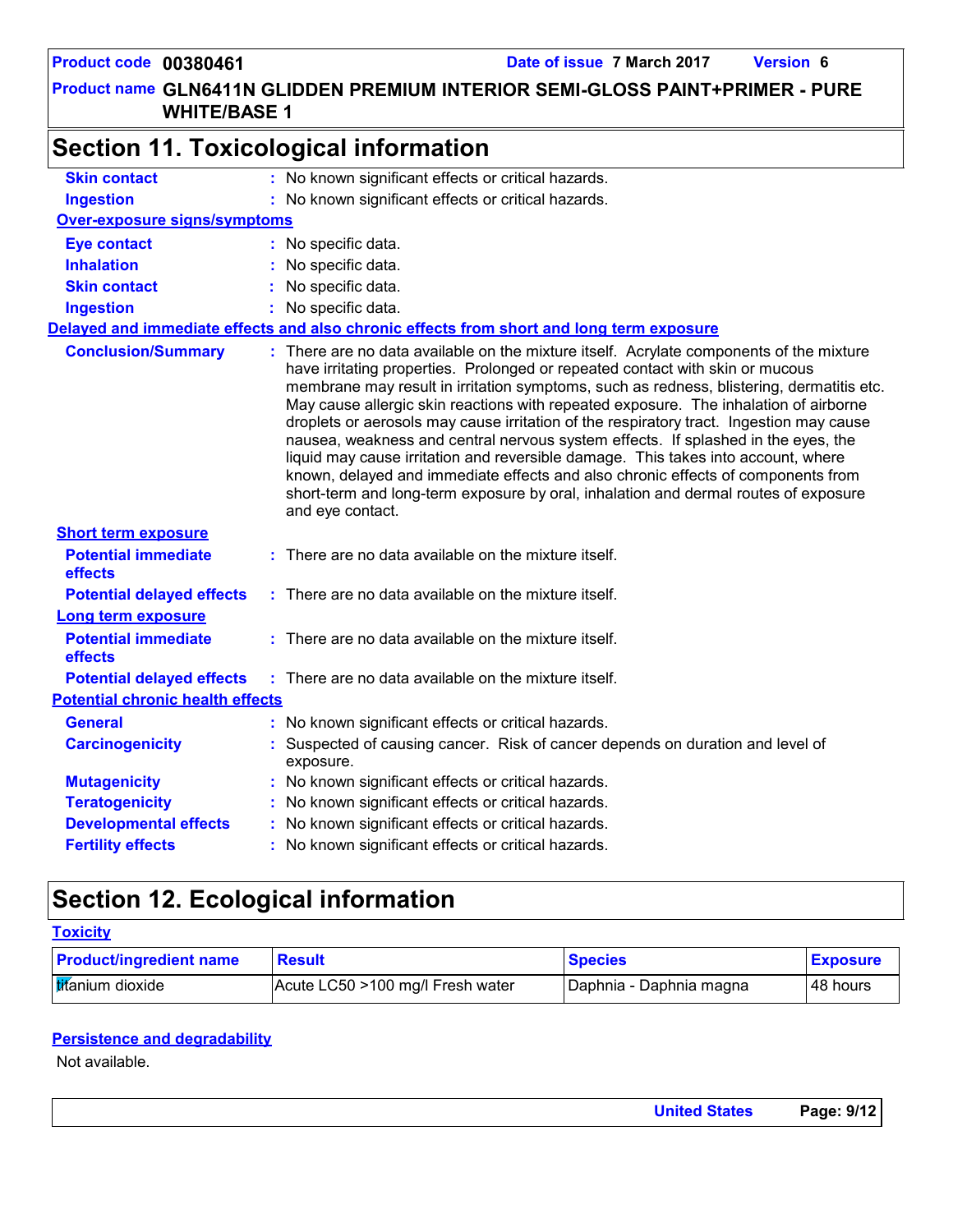**Product name GLN6411N GLIDDEN PREMIUM INTERIOR SEMI-GLOSS PAINT+PRIMER - PURE WHITE/BASE 1**

### **Section 12. Ecological information**

**Bioaccumulative potential**

Not available.

**Mobility in soil**

**Soil/water partition coefficient (K**<sub>oc</sub>)

**:** Not available.

# **Section 13. Disposal considerations**

The generation of waste should be avoided or minimized wherever possible. Disposal of this product, solutions and any by-products should at all times comply with the requirements of environmental protection and waste disposal legislation and any regional local authority requirements. Dispose of surplus and non-recyclable products via a licensed waste disposal contractor. Waste should not be disposed of untreated to the sewer unless fully compliant with the requirements of all authorities with jurisdiction. Waste packaging should be recycled. Incineration or landfill should only be considered when recycling is not feasible. This material and its container must be disposed of in a safe way. Care should be taken when handling emptied containers that have not been cleaned or rinsed out. Empty containers or liners may retain some product residues. Avoid dispersal of spilled material and runoff and contact with soil, waterways, drains and sewers. **Disposal methods :**

**Disposal should be in accordance with applicable regional, national and local laws and regulations.**

**Refer to Section 7: HANDLING AND STORAGE and Section 8: EXPOSURE CONTROLS/PERSONAL PROTECTION for additional handling information and protection of employees. Section 6. Accidental release measures**

# **14. Transport information**

|                                                       | <b>DOT</b>      | <b>IMDG</b>     | <b>IATA</b>     |
|-------------------------------------------------------|-----------------|-----------------|-----------------|
| <b>UN number</b>                                      | Not regulated.  | Not regulated.  | Not regulated.  |
| <b>UN proper shipping</b><br>name                     |                 |                 |                 |
| <b>Transport hazard class  -</b><br>(e <sub>s</sub> ) |                 |                 |                 |
| <b>Packing group</b>                                  |                 |                 |                 |
| <b>Environmental hazards No.</b>                      |                 | No.             | No.             |
| <b>Marine pollutant</b><br><b>substances</b>          | Not applicable. | Not applicable. | Not applicable. |

#### **Additional information**

- None identified. **: DOT**
- None identified. **: IMDG**
- **IATA :** None identified.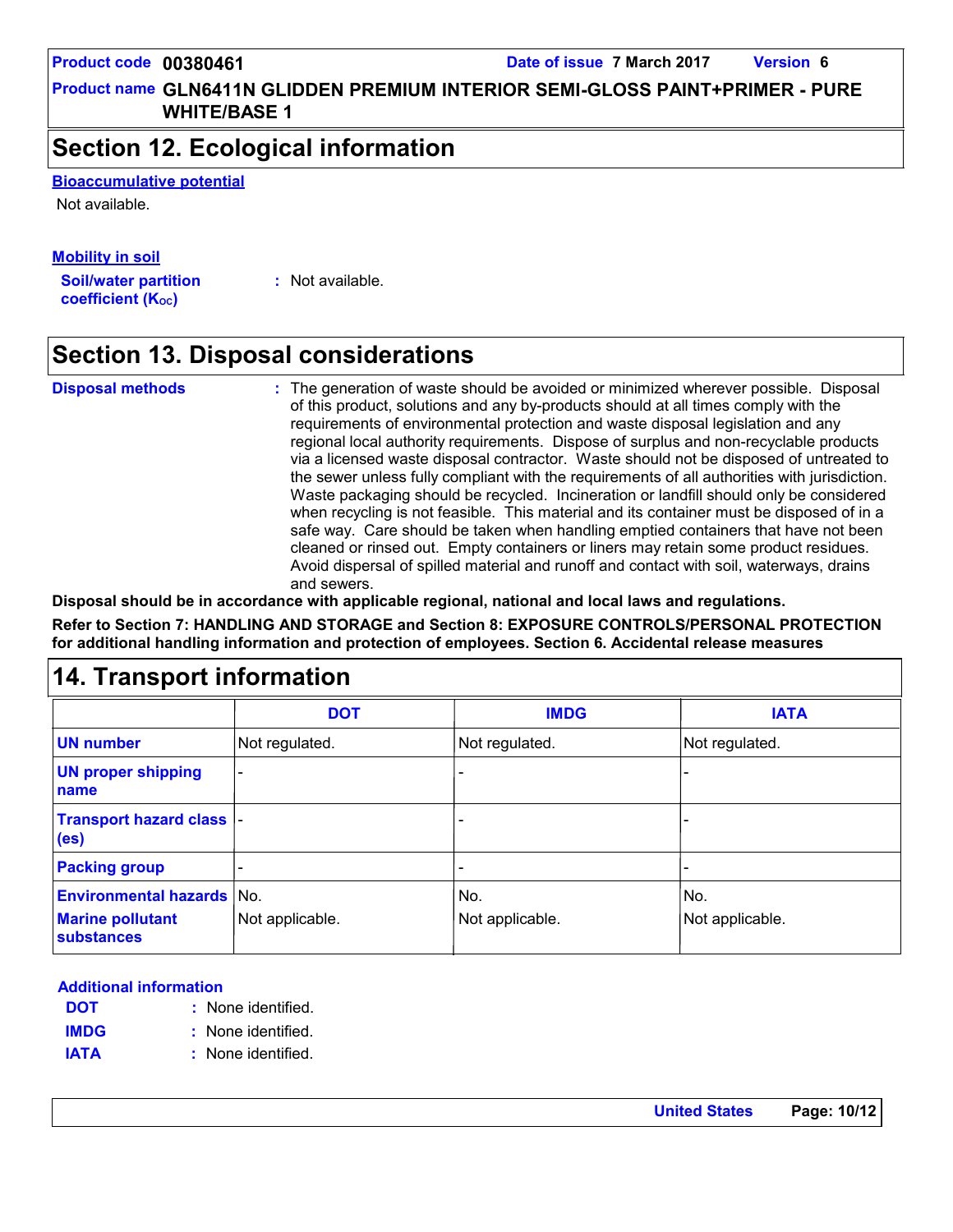#### **Product name GLN6411N GLIDDEN PREMIUM INTERIOR SEMI-GLOSS PAINT+PRIMER - PURE WHITE/BASE 1**

### **14. Transport information**

**Special precautions for user Transport within user's premises:** always transport in closed containers that are **:** upright and secure. Ensure that persons transporting the product know what to do in the event of an accident or spillage.

### **Section 15. Regulatory information**

#### **United States**

**United States inventory (TSCA 8b) :** All components are listed or exempted.

**SARA 302/304**

**SARA 304 RQ :** Not applicable.

**Composition/information on ingredients**

No products were found.

#### **SARA 311/312**

**Classification :** Delayed (chronic) health hazard

**Composition/information on ingredients**

| <b>Name</b>              | <b>Fire</b> | <b>Sudden</b><br>hazard release of<br><b>pressure</b> | <b>Reactive</b> | Immediate<br>(acute)<br>health<br>hazard | Delayed<br>(chronic)<br>health<br>hazard |
|--------------------------|-------------|-------------------------------------------------------|-----------------|------------------------------------------|------------------------------------------|
| <b>Ititanium</b> dioxide | No.         | No.                                                   | No.             | No.                                      | Yes.                                     |

**Additional environmental information is contained on the Environmental Data Sheet for this product, which can be obtained from your PPG representative.**

### **Section 16. Other information**

#### **Hazardous Material Information System (U.S.A.)**

**Health** : 1 \* **Flammability** : 0 **Physical hazards** : 0 0 ( \* ) - Chronic effects

**Caution: HMIS® ratings are based on a 0-4 rating scale, with 0 representing minimal hazards or risks, and 4 representing significant hazards or risks Although HMIS® ratings are not required on MSDSs under 29 CFR 1910.1200, the preparer may choose to provide them. HMIS® ratings are to be used with a fully implemented HMIS® program. HMIS® is a registered mark of the National Paint & Coatings Association (NPCA). HMIS® materials may be purchased exclusively from J. J. Keller (800) 327-6868.**

**The customer is responsible for determining the PPE code for this material.**

Instability : 0 **National Fire Protection Association (U.S.A.) Health**: 1 **Flammability**: 0 **Instability**: 0 **Date of previous issue : 12/5/2016 Organization that prepared :** EHS

**the MSDS**